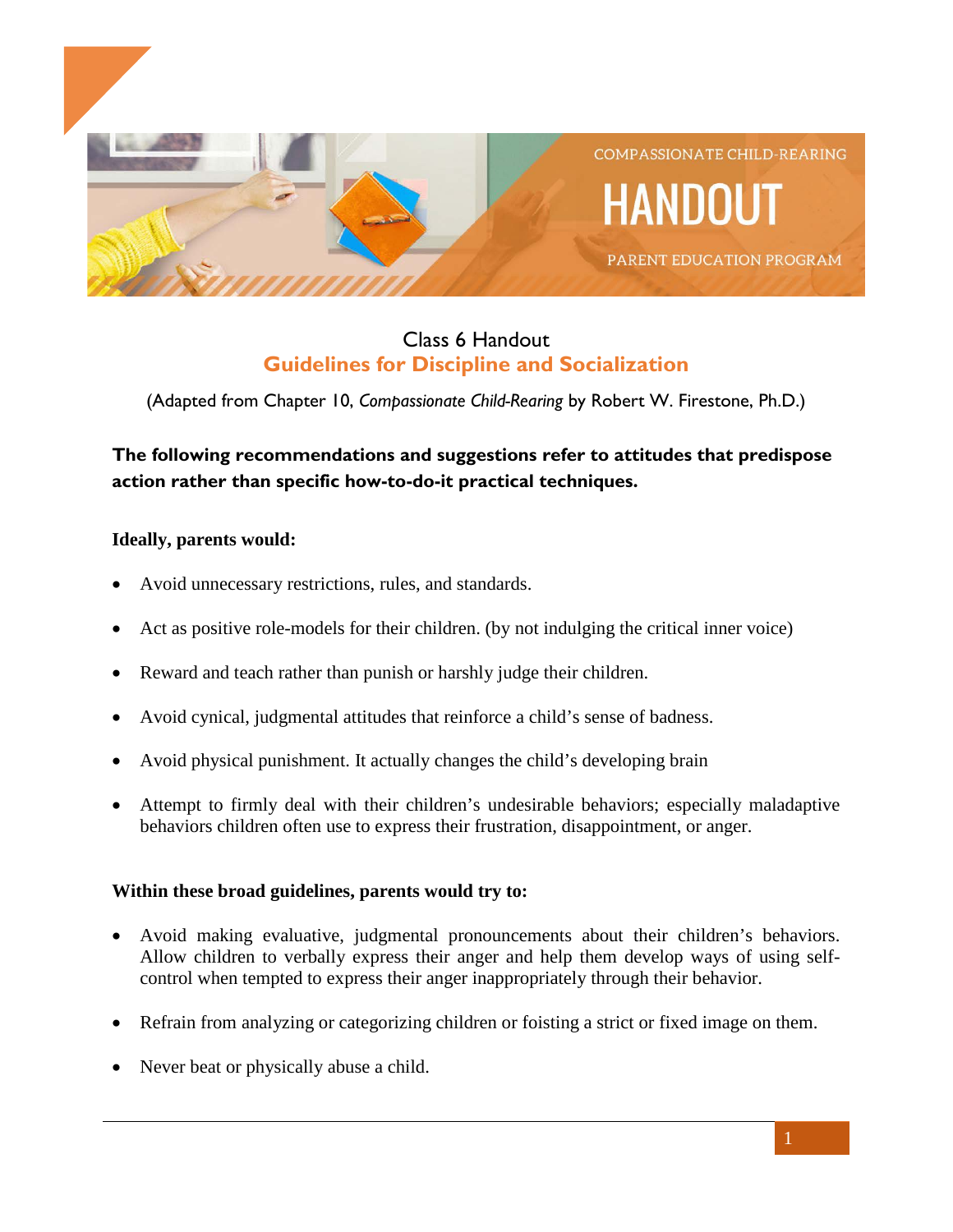

- Avoid the use of idle threats of future punishment to enforce rules and standards.
- Avoid teaching children that they are bad or selfish or wanting. Label the behavior as "bad" or unacceptable, but never label the child in these terms.
- Reassure the child that he/she is not bad after disciplining him.
- Avoid comparisons with other children for the purpose of motivating good behavior.
- Use humor to help their child get out of a bad mood or stop misbehaving.
- Express genuine anger or fear or concern when disciplining their child, while not acting out these feelings on the child physically. Make sure you take time to calm yourself, to defuse your own feelings before using the situation as a teaching moment with your child.
- Deal firmly with negative power plays of children (that is, weakness, helplessness, excessive crying and whining, sulking, playing the victim).
- Teach children that it is never appropriate to castigate or hate themselves for wrong-doing, that it is much more functional and appropriate to change their behavior in the future.
- Avoid battles of will.

## **Specific Situations**

### **When dealing with a crying infant:**

- It is valuable for parents to recognize painful feelings in themselves that are aroused by their infant's cries of distress.
- It is impossible to "spoil" the infant by picking him up when he is crying; in fact, a baby should be held and soothed before he reaches an uncontrollably agitated stage.
- Ideally, parents would help their children learn that it is appropriate to cry when they are sad, not when they are angry.

### **When handling temper tantrums:**

• Tantrums are emotional storms. Sometimes, before crying has escalated to the level of a fullblown tantrum, parents can divert the child with a favorite toy, a new game, or simply by offering him a drink of water. As soon as the child is distracted in this way, the tantrum is over.